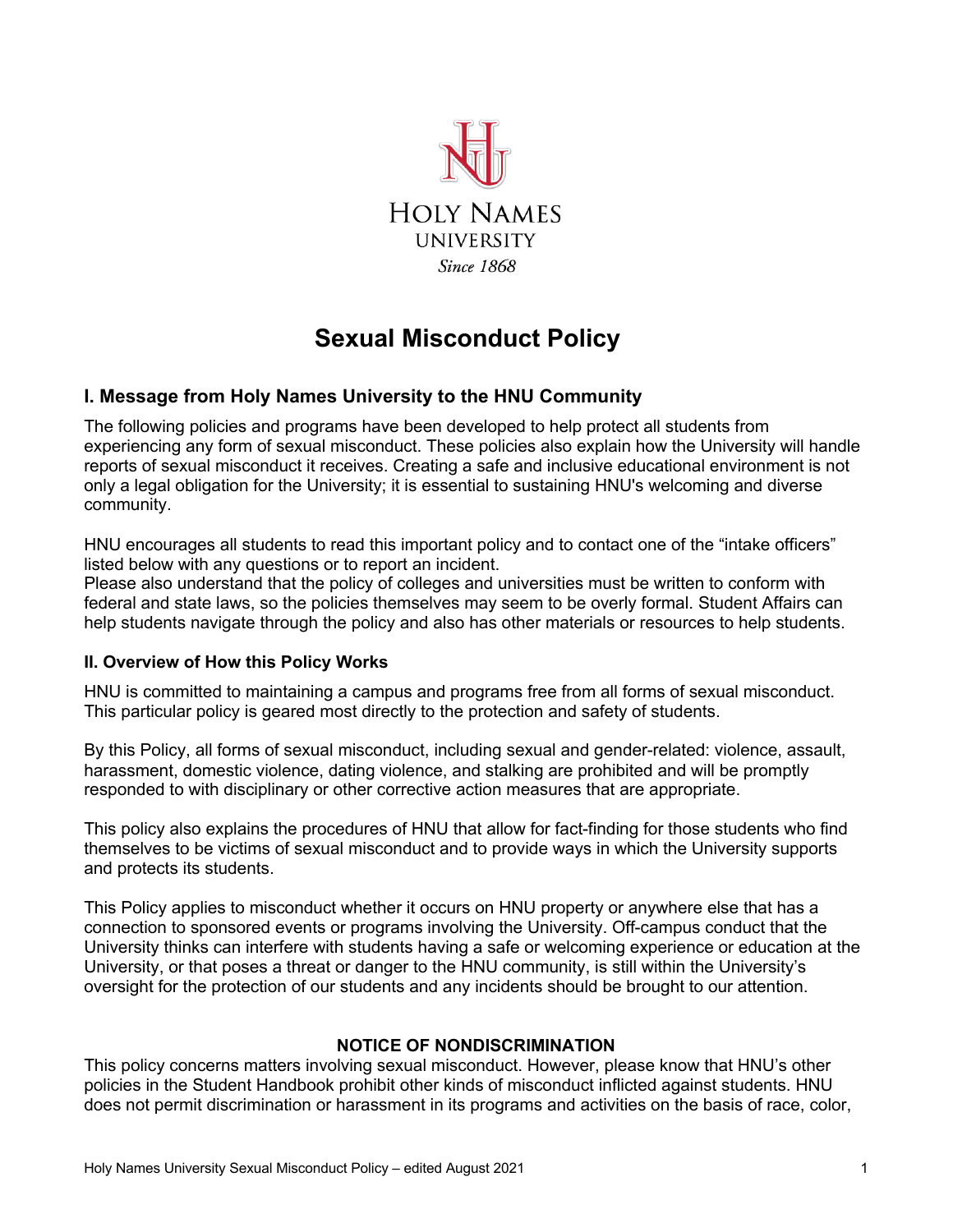national origin, ancestry, sex, gender, gender identification or expression, sexual orientation, disability, age, religion, medical condition, veteran status, marital status or any other characteristic protected under law.

Incident(s) that involve one of these other kinds of misconduct will be handled under the HNU Student Code of Conduct Process.

Incident(s) of sexual misconduct that also involve conduct that may constitute one of these other kinds of misconduct will be handled under this Policy.

For information related to academic misconduct, or other misconduct that is not sexual misconduct, please refer to the applicable sections of the student handbook for your program.

### **GETTING HELP**

The University encourages all members of the HNU community who believe they have been victims of sexual misconduct to report these incidents to local law enforcement authorities and to seek medical attention as needed.

- For Emergencies call: 9-1-1
- City of Oakland Police Department Emergency: 510.777.3211
- City of Oakland Sexual Assault Hotline: 510.637.0298

• Alameda County Medical Center, Highland Hospital Sexual Assault Center, 1411 E. 31st Street, Oakland provides 24-hour assistance, including medical treatment and examination, advocacy and counseling support for victims of sexual assault. 510.437.4688.

- Bay Area Women Against Rape 24-hour hotline: 510.845.7273
- National Domestic Violence hotline: 800.799.SAFE (7233)
- La Casa de La Madres: 24-hour crisis support hotline: For adults: 877.503.1850; for teens: 877.923.0700
- A Safe Place, Inc.: 24-hour crisis hotline: 510.536.7233 (SAFE)
- For additional resources, please see section XIII below.
- For additional reporting options, please see section V below.

If you are a student who believes that you or another student has experienced an incident of possible sexual misconduct at the "hands" of another student, faculty member, administrator, or in any other situation that is detrimentally affecting your experience as a student, please let us know right away. Please report the incident and/or refer to Section VI below for information on how to report incident(s) to the University.

As to employees of HNU who may have experienced sexual misconduct, or who may wish to report an incident of possible sexual misconduct against another person, prompt reporting is also very important. Please consult your employee handbook for the relevant reporting policies and procedures that apply; and contact the Title IX Coordinator and/or the Human Resources office for assistance. See below for their contact information.

### **III. University Administrators with Responsibility for this Policy**

Title IX of the Education Amendments of 1972 ("Title IX") is a federal law that prohibits harassment on the basis of sex (or gender, including sexual identity and sexual orientation) at educational institutions that receive federal financial assistance. Sexual misconduct is a form of illegal harassment. State law also makes sexual misconduct at Universities an illegal act.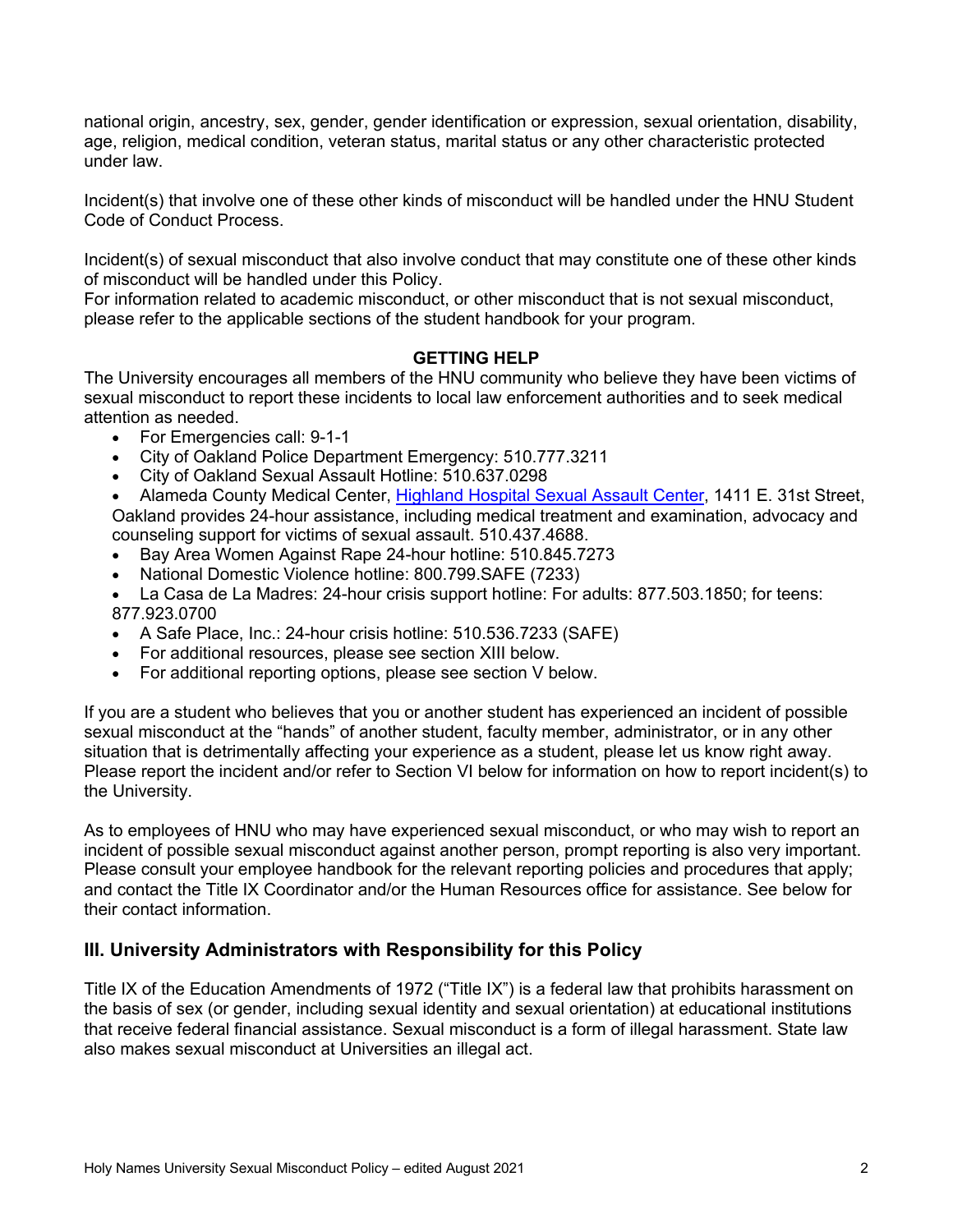The Title IX Coordinator is the person designated by HNU to oversee this Policy and to whom anyone with questions about this Policy can be referred. The Title IX Coordinator at HNU is the Vice President for Student Affairs, Laura Lyndon. She can be reached at 510.436.1658 or lyndon@hnu.edu.

HNU has also designated the following Deputy Title IX Coordinators:

- **Nicole Whitner**, Dean of Students
	- 510.436.1294 | whitner@hnu.edu
- **Pat Barton**, Director of Human Resources
	- $\bullet$  510.436.1220 | barton@hnu.edu

There also are designated Intake Officers at HNU for cases involving students exclusively, to assess any conduct believed to be or that is an actual or anticipated incident of sexual misconduct:

- **Ang Banez**, Assistant Director of Housing & Residential Life
- $\bullet$  510.436.1442 | banez@hnu.edu
- **Casey LaBarbera**, Director of New Student Programs, Involvement & Leadership  $\bullet$  510.436.1144 | labarbera@hnu.edu
- **Eleanor McFarlin**, Associate Dean and Director of Student Success
	- 510.436.1280 | mcfarlin@hnu.edu

See Section V below for more information on how to report incident(s) of sexual misconduct to HNU.

# **IV. Legal Definitions of Sexual Misconduct**

HNU prohibits all forms of sexual misconduct, which includes sexual and gender-related violence of any form: assault, harassment, domestic violence, dating violence, and stalking. Each of these terms encompasses a broad range of behavior that the HNU forbids and that can subject perpetrators to serious consequences.

*The following are among the forms of sexual misconduct that violate HNU policy and the associated definitions, which overlap in some areas:*

### *Sexual Assault or Nonconsensual Sexual Intercourse:*

- A. By force or threat of force;
- B. Without effective consent; or
- C. Where the person is incapacitated.

*Sexual Assault* includes, but is not limited to: rape, forced sodomy, forced oral copulation, rape by a foreign object, sexual battery, or the threat of any of these.

*Sexual intercourse* includes vaginal or anal penetration, however slight, with a body part (e.g., penis, tongue, finger, hand) or object, or oral penetration involving mouth to genital contact.

*Nonconsensual Sexual Contact (or attempts to commit the same):* Having or attempting to have sexual contact with another person:

- A. By force or threat of force;
- B. Without effective consent; or
- C. Where the person is incapacitated.

*Sexual contact* includes intentional contact with the intimate parts of another, causing another to touch one's intimate parts, or disrobing or exposure of another without permission. Intimate parts may include the breasts, genitals, buttocks, groin, mouth or any other part of the body that is touched in a sexual manner.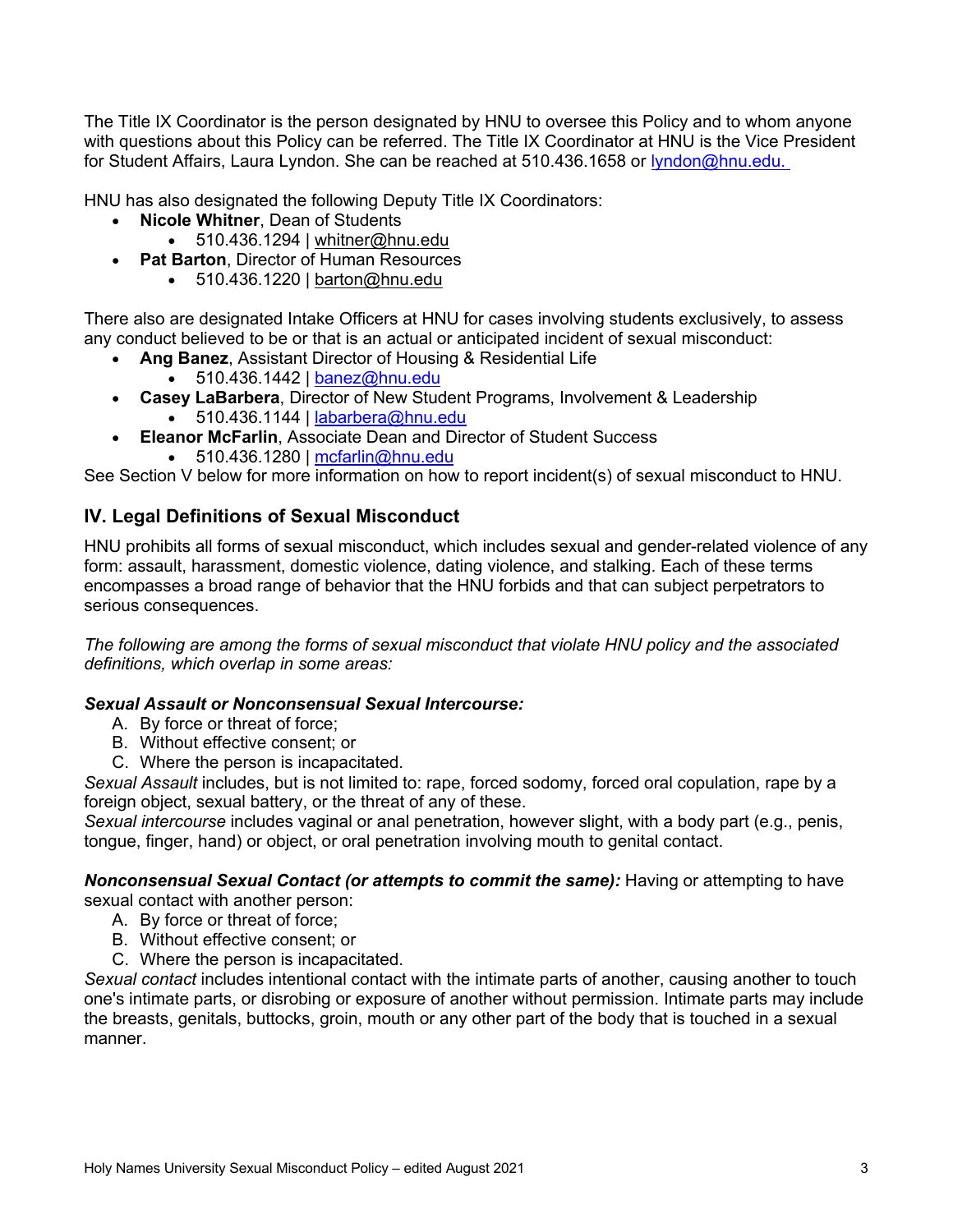*Sexual Exploitation:* Occurs when one person takes nonconsensual or abusive sexual advantage of another person for one's own advantage or benefit, or to the benefit or advantage of another person. Examples of sexual exploitation include:

- Causing or attempting to cause another person to become drunk, drugged or otherwise incapacitated with the intent of engaging in a sexual behavior;
- Recording, photographing or transmitting images of sexual activity and/or the intimate body parts (groin, genitalia, breasts or buttocks) of another person without their consent;
- Allowing third parties to observe sexual acts and voyeurism (spying on people who are engaging in sexual acts or who are doing other intimate activities such as undressing, showering, etc.);
- Exposing one's genitals in nonconsensual circumstances or inducing someone to expose their genitals;
- Knowingly transmitting a sexually transmitted disease or virus to another person without his or her knowledge; or
- Sexually based stalking and/or bullying.

**Domestic Violence**: Violence committed by a current or former spouse or intimate partner of the victim, by a person with whom the victim shares a child in common, by a person who is cohabitating with or has cohabitated with the victim as a spouse or intimate partner, by a person similarly situated to a spouse of the victim under the domestic or family violence laws of the jurisdiction receiving grant monies, or by any other person against an adult or youth victim who is protected from that person's acts under the domestic or family violence laws of the jurisdiction.

#### *Dating Violence:* Violence committed by a person –

A. who is or has been in a social relationship of a romantic or intimate nature with the victim; and B. where the existence of such a relationship shall be determined based on a consideration of the following factors:

- a. The length of the relationship.
- b. The type of relationship.
- c. The frequency of interaction between the persons involved in the relationship.

*Stalking:* A course of physical or verbal contact directed at another person that would cause a reasonable person to -

- A. Fear for his or her safety or the safety of others; or
- B. Suffer substantial emotional distress.

*Retaliation:* Action which is taken against a person or group of persons because of the person's or group of persons' participation in a complaint or investigation of sexual misconduct, including but not limited to, respondents, witnesses, or others involved in the complaint, investigation and/or resolution of the alleged sexual misconduct. Retaliation can take many forms, including threats, intimidation, pressuring, continued abuse, violence or other forms of harm to others.

*Sexual Harassment or Gender-Based Harassment:* unwelcome, sexual or gender-based verbal or physical conduct that is sufficiently severe, persistent or pervasive to interfere with, deny or limit a person's ability to participate in or benefit from HNU's education program(s) and/or activities. Sexual harassment has many forms. Sexual harassment is harmful regardless of gender of the perpetrator or the victim.

One form is quid pro quo or "this for that." Unwelcome sexual advances, requests for sexual favors or other verbal or physical conduct of a sexual nature constitutes sexual harassment when it is implicitly or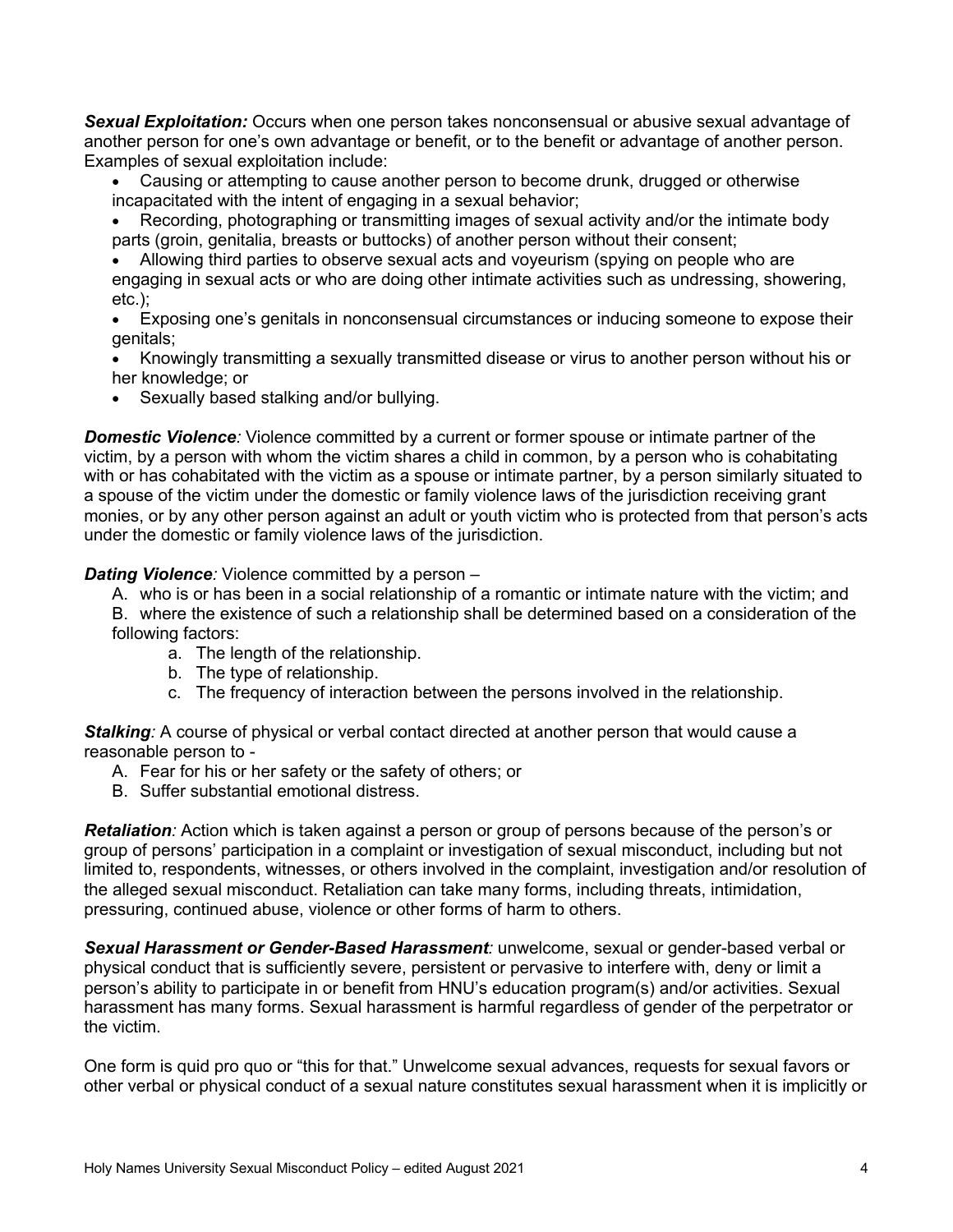explicitly suggested that submission to or rejection of the conduct results in adverse educational or employment action.

Another form of sexual harassment involves hostile environment. It is sexual harassment when an individual receives unwelcome sexual advances, unwanted verbal, physical, or visual behavior of a sexual nature, or is made to feel uncomfortable because of their gender, gender identity or sexual orientation. Conduct that may constitute sexual or gender-based harassment may include one or more of the following:

- Physical conduct: unwanted touching, blocking normal movement, or interfering with studies or work;
- Verbal conduct: epithets, derogatory comments, slurs, or humor or comments of a sexual nature;
- Visual conduct: leering, making sexual gestures, displaying suggestive objects or pictures, posters in a public space or forum;
- Written conduct: letters, notes, or electronic communications containing comments, words or images as described above.

### *The following are additional definitions used under this Policy as defined by law:*

*Consent* means "affirmative consent," which means affirmative, conscious, and voluntary agreement to engage in sexual activity.

This means that consent must be given without coercion, force, threats, or intimidation. It also means that consent cannot be given when a person is deemed to be *incapacitated*. Being intoxicated by drugs or alcohol does not diminish one's responsibility to obtain consent. The factors to be considered when determining whether consent was given include whether a person knew or should have reasonably known that the other person was incapacitated.

A person cannot freely give consent if they are:

- A. asleep or unconscious;
- B. incapacitated due to the influence of drugs, alcohol, or medication, such that they cannot understand the fact, nature, or extent of the sexual activity; or
- C. unable to communicate due to a mental or physical condition.

It is the responsibility of each person involved in the sexual activity to ensure that he or she has the affirmative consent of the other or others to engage in the sexual activity. Lack of protest or resistance does not mean consent, nor does silence mean consent. Affirmative consent must be ongoing throughout a sexual activity and can be revoked at any time. The existence of a dating relationship between the persons involved, or the fact of past sexual relations between them, should never by itself be assumed to be an indicator of consent.

*Coercion* is a form of force that comprises unreasonable pressure for sexual activity. When someone makes clear that they do not want to participate in a sexual activity, that they want to stop, or that their limit is at a certain point, continued pressure to act beyond that point can be coercive.

*Force* is the use of physical violence and/or imposing on someone physically to gain sexual access. Other forms of force include intimidation (implied threats), threats and coercion that overcome resistance or produce consent. For example, "Have sex with me or I'll hit you." "OK, don't hit me; I'll do what you want."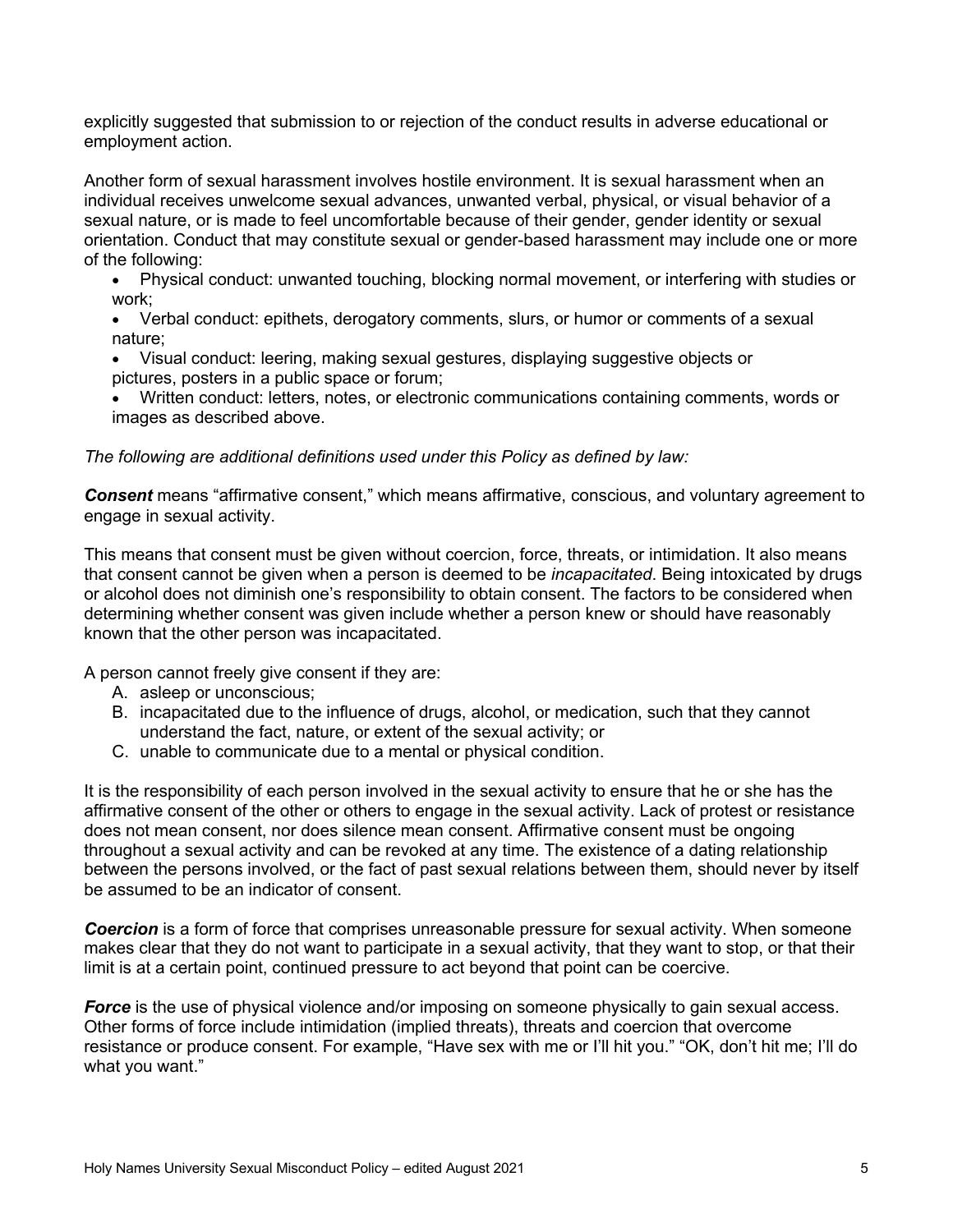*Incapacitation* is a state where a person cannot make an informed and rational decision to engage in sexual activity because the person lacks conscious knowledge of the nature of the act (i.e., to understand the who, what, when, where, why or how of the sexual interaction) and/or is physically helpless. A person is incapacitated, and therefore unable to give consent, if that person is asleep, unconscious, or otherwise unaware that sexual activity is occurring. Incapacitation may occur as the result of alcohol or drugs.

*Claimant* refers to the person who may identify as having experienced, or being a victim or survivor of possible sexual misconduct and who makes a report of sexual misconduct under this Policy. A Claimant can also be a person who reports self-knowledge of an incident of possible sexual misconduct but is not a victim, such as an HNU student, staff member, faculty, teacher, or administrator.

*Respondent* refers to the person whose conduct is at issue under this Policy. A Respondent may be a current or former student, staff member, faculty, teacher, administrator, visitor, alumni, contractor of HNU or any other person.

*Witness* refers to any person who either witnessed an incident or who has relevant information regarding a case that is being investigated under this Policy.

*Advisor or Support Person* is a person who provides emotional support to a Claimant or Respondent and who may be present in a nonparticipating role to provide moral support during any meeting or proceeding under this Policy. The advisor or support person may be a currently enrolled student, parent of the student, or an HNU faculty or staff member. Nonparticipating means that the advisor or support person is silent and does not speak or present information during the meeting or proceeding under this Policy. All persons involved in a proceeding might consider themselves as victims and HNU tries to provide meaningful support. [Attorneys are not permitted to participate in any Campus meeting or proceeding under this Policy, absent advance written consent of the Title IX Coordinator and agreement to terms.]

### **SPECIAL POLICY THAT PROTECTS STUDENTS:**

Faculty and other employees of HNU are not allowed to participate in a close personal relationship with a student for whom that employee provides -- or might (by virtue of HNU assigned position or functions) in the future -- provide teaching, mentoring or supervision. (Note: Only when explicit and advanced authorization has been obtained in writing from the Vice President of Student Affairs or from the Provost, can this kind of relationship with a student take place. This policy is for the protection of students.)

Close personal relationships include dating, sexual and similar close personal relationships that are or are not consensually undertaken by the supervisor and the student. Such relationships do not include the usual and customary socializing at HNU of faculty member-student; mentor-mentee; supervisoremployee; faculty member-graduate student; coworkers; and supervisor-student employee. A person provides supervision when s/he oversees, directs or evaluates the work of others.

### **V. Reporting Incidents of Sexual Misconduct**

#### **GENERAL INFORMATION**

Student health and safety, and the protection from crimes, is a priority at the university. HNU encourages all individuals to seek assistance from a medical provider and/or law enforcement as soon as possible after an incident that may be considered sexual misconduct. Prompt reporting is the best option for safety and to ensure the preservation of evidence and for the identification and location of witnesses.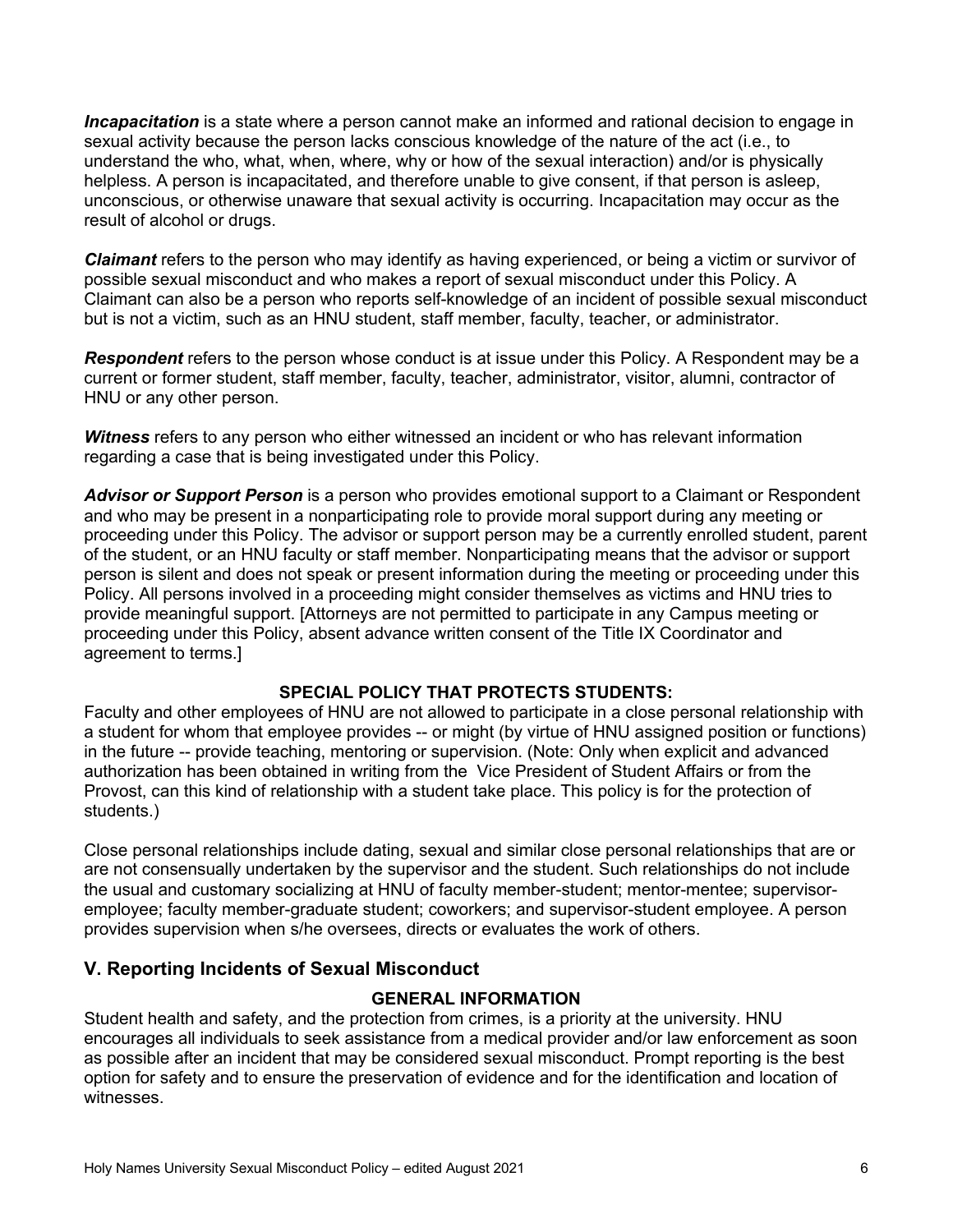HNU also encourages all students to make a report of the incident(s) to HNU and to do so to HNU's designated officers as described below. Students should make reports of the incident(s) as soon as the incident(s) of sexual misconduct become known. However, it is important to note that there is no statute of limitations for reporting incidences of sexual misconduct to the university.

HNU will promptly review and thoroughly consider (including an investigation where needed) all reports of incidents that may be sexual misconduct under this Policy. HNU will take prompt action to prevent, correct and discipline behavior that is found to violate this Policy, where appropriate, in the judgment of HNU.

The filing of a report under this Policy is independent of any criminal investigation or proceeding that may take place by governmental authorities or law enforcement, and both HNU and criminal investigations may be pursued simultaneously.

# **REPORTING PROCEDURES**

If you are a student who believes there has been an incident of possible sexual misconduct against an HNU student by another student, faculty or staff member, or visitor of HNU, or any other person, you should report such conduct as follows:

Emergency and Off-Campus Reporting Options

- For Emergencies call: 9-1-1
- Bay Area Women Against Rape 24-hour hotline: 510.845.7273
- · National Domestic Violence hotline: 1.800.799.SAFE (7233)
- La Casa de La Madres: 24-hour crisis support hotline
- · For adults: 1.877.503.1850
- · For teens: 877.923.0700
- · A Safe Place, Inc.: 24-hour crisis hotline: 510.536.7233(SAFE)
- · Alameda County Medical Center, Highland Hospital Sexual Assault Center: 510.437.4688

*Note*: The Title IX Coordinator, Deputy Title IX Coordinators, and/or Intake Officers will assist students who wish to make a report to law enforcement authorities in doing so if the student so chooses. Students may also chose to decline to notify law enforcement authorities; however, as explained in Section G below, HNU may be required by law to report incidents that involve violence, hate violence, and/or sexual assault, to law enforcement authorities, including those incidents that occur on-campus and off-campus. Except if required by governmental agencies, HNU will not disclose a victim's identity unless the victim consents to being identified after being informed of his or her right to have identifying information withheld. If a victim does not consent to disclosing his or her identity, the alleged perpetrator's identity will not be disclosed either, unless required by governmental authorities.

In any case, under state and federal law, a victim has:(1) the right to a Sexual Assault Forensic Medical Examination at no cost to the victim/patient; and (2) the right to participate or not participate with the local law enforcement agency or the criminal justice system, either prior to the examination, or at any other time. Additionally, a victim may agree to engage with local law enforcement and participate in the investigation and prosecution using a pseudonym (e.g., Jane or John Doe) instead of his or her true name.

# **On-Campus Reporting Options**

Incident(s) of past sexual misconduct or concerns about future incidents that affect any HNU student should be initially reported as follows:

• By requesting an in-person meeting with one of the below Intake Officers, or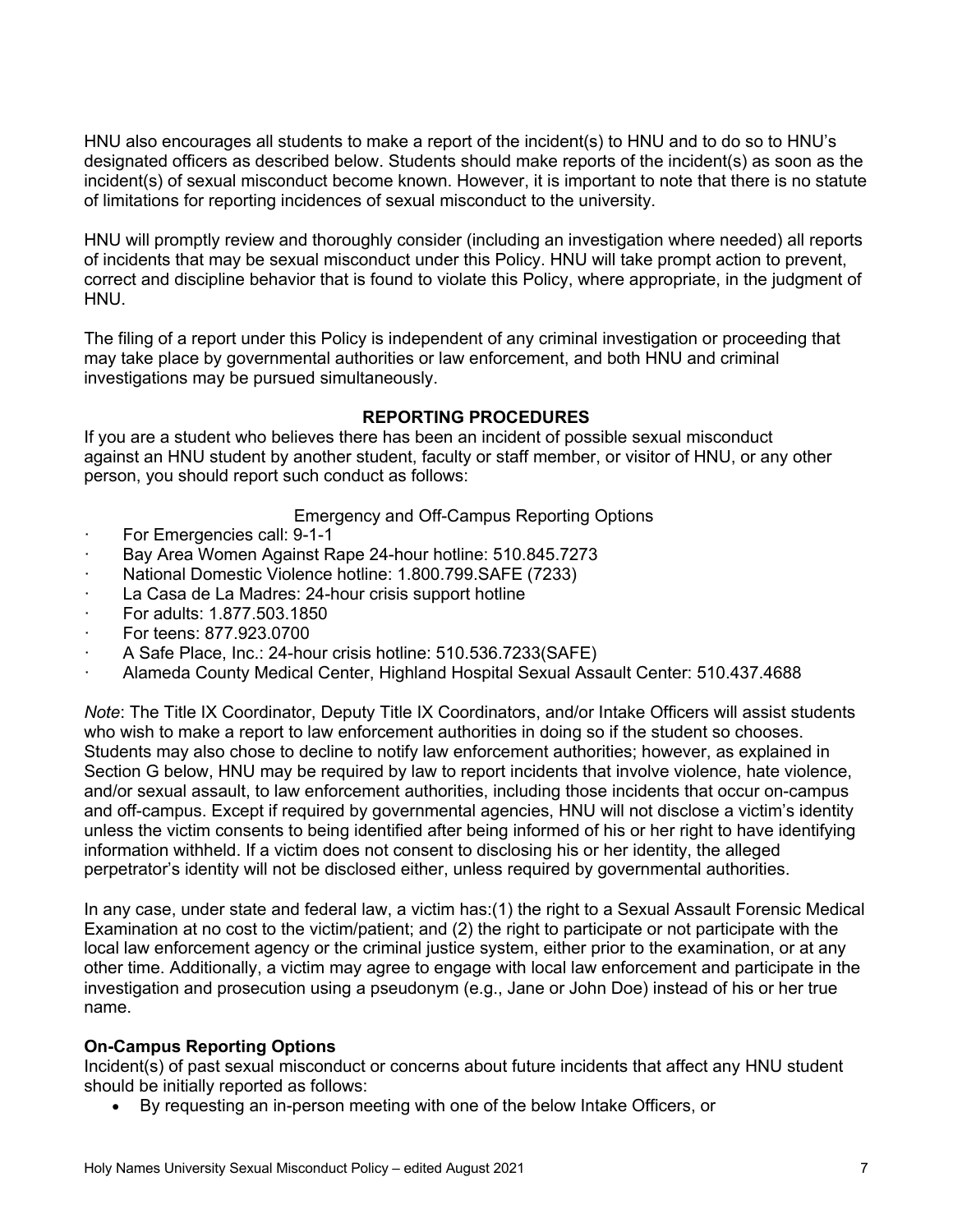• By submitting a written complaint by email to one of the below Intake Officers

Below are the designated Intake Officers at HNU for cases involving students exclusively, to assess any conduct believed to be or that is an actual or anticipated incident of sexual misconduct:

- **Ang Banez**, Assistant Director of Housing & Residential Life
	- $\bullet$  510.436.1442 | banez@hnu.edu
- **Casey LaBarbera**, Director of New Student Programs, Involvement & Leadership • 510.436.1144 | labarbera@hnu.edu
	- **Eleanor McFarlin**, Associate Dean and Director of Student Success
		- $\bullet$  510.436.1280 | mcfarlin@hnu.edu

The Title IX Coordinator at HNU is the Vice President for Student Affairs, Laura Lyndon. Laura can be reached at 510.436.1658 or lyndon@hnu.edu.

HNU has also designated the following Deputy Title IX Coordinators:

- **Nicole Whitner**, Dean of Students
	- $\circ$  510.436.1294 | whitner@hnu.edu
- **Pat Barton**, Director of Human Resources
	- $\circ$  510.436.1220 | barton@hnu.edu

*Note*: All staff members and faculty members who believe that they have received a report of sexual misconduct affecting a student, or who have a concern about a future incident need to immediately inform the Title IX Coordinator.

### **Regarding Incidents Occurring Off-Campus**

The Reporting Procedures for incidents to HNU students occurring off-campus are the *same* as the Reporting Procedures outlined in Sections A and B above. HNU will do everything feasible to respond to reports of sexual misconduct committed by a person of another institution or entity; however, HNU may be limited in its authority to take actions involving third parties, but it will help students with actions that HNU can take to protect them and help them.

Measures such as no-contact orders, changes in classes or programs of study, excused absences, changes in internships, changes in academic advisors, and so forth can be of help to students who are victims and HNU will consider these as possible effective corrective action for misconduct by persons not under HNU control.

In addition, HNU students whose programs of study involve internships at external locations or non-HNU entities, may also (in addition to reporting to HNU) choose to report incident(s) of sexual misconduct that occur in connection with their internships, by using the policies and procedures available (if any) by non-HNU entities. HNU may work in conjunction with another institute or entity in investigating and resolving reported incidents and will so notify the student if it does on a case-by-case basis.

#### **Anonymous Reporting**

Anonymous reports, or reporting without disclosing the reporter's name, can be made, but anonymous reporting is not the preferred way. Depending on the information received, HNU's ability to respond to an anonymous report may be limited. The Title IX Coordinator and/or Deputy Title IX Coordinator(s) will review anonymous reports received by HNU and determine whether an investigation and response is appropriate.

#### **Amnesty for Sanctions from Other Misconduct**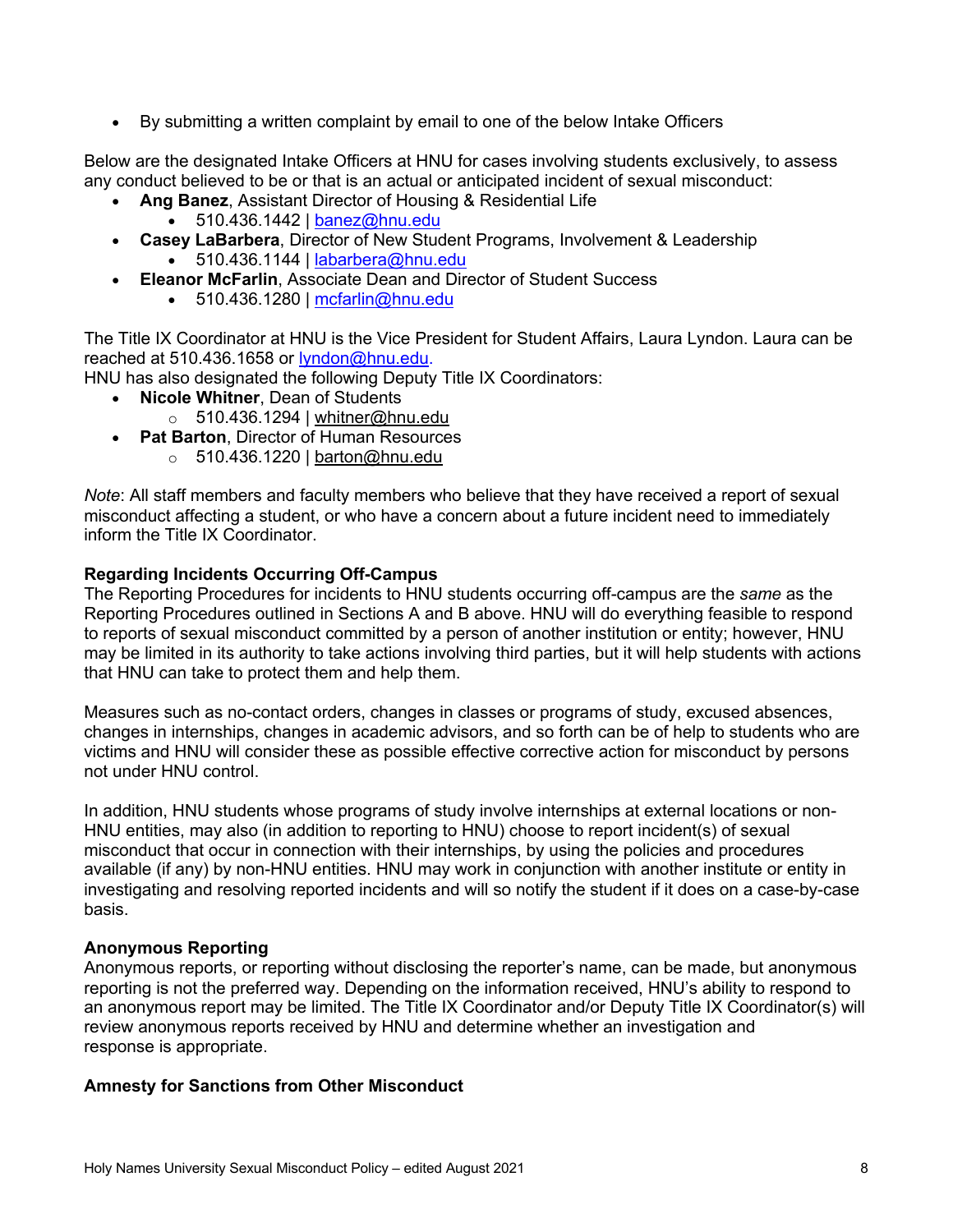HNU encourages the reporting of conduct prohibited under this Policy. A student who reports sexual misconduct, either as a Claimant or a third-party witness, will not be subject to disciplinary action by HNU for the person's own personal consumption of alcohol or drugs, or other nonsexual misconduct, that happened at or near the time of the incident, unless HNU finds the violation(s) to be egregious, including but not limited to, an action that places the health or safety of any other person at risk or involves plagiarism, cheating or academic dishonesty.

#### **Prohibition Against Retaliation**

It is a violation of HNU policy to retaliate against any person making a report of possible sexual misconduct, or against any person cooperating in the investigation of any report of possible sexual misconduct. Retaliation against any member of the HNU community may result in disciplinary action, including termination of employment or expulsion from HNU. Please immediately report any retaliation just as you would report sexual misconduct.

# **A NOTE ON PRIVACY AND CONFIDENTIALITY**

HNU is committed to assisting students throughout the processes outlined in this Policy. Efforts will be made to respect the privacy of all persons involved in this process in a manner consistent with the need for a thorough review of the report and carrying out the processes.

This means that the information related to a report under this Policy will only be shared with a limited circle of individuals who, in the judgment of HNU, have a "need to know" basis in order to assist HNU and/or its designees in its investigation and response and to prevent the recurrence of any such conduct found to have been committed.

If there is a request that the names remain confidential, HNU will take steps to investigate and respond to the report in a manner that is consistent with that request. However, HNU's ability to fully respond to the incident may be limited, and so that HNU can meet its desire to protect students, HNU cannot guarantee complete confidentiality.

HNU is also required by law to report certain types of reported sexual misconduct in its annual crime statistics report. Neither names, nor other identifying details of the incident, will be made public in the annual crime report.

HNU is also required by law under certain circumstances to report any incident that might be classified as a violent crime, hate crime, or sexual assault to law enforcement. However, it is up to the Claimant on whether or not to separately file his or her own report with the Police and/or to contact Rape Trauma Services.

Except if required by governmental agencies, HNU will not disclose a victim's identity unless the victim consents to being identified after being informed of their right to have identifying information withheld. If a victim does not consent to disclosing their identity, the alleged perpetrator's identity will not be disclosed either, unless required by governmental authorities.

### **Discussing Sexual Misconduct, without Making a Report or Record of the Incident**

If a student would like to discuss the details of an incident of possible sexual misconduct, without making a report or record of the incident to the University, or in an otherwise confidential manner, the student should speak with those individuals who hold a relationship with the person of which there is a legal duty of confidence, such as with their physicians, mental health therapists, or clergy members. These individuals generally will maintain confidentiality if they are acting in their capacity as your physician, mental health therapist, or clergy member, except in extreme cases of immediacy of threat or danger, or abuse of a minor.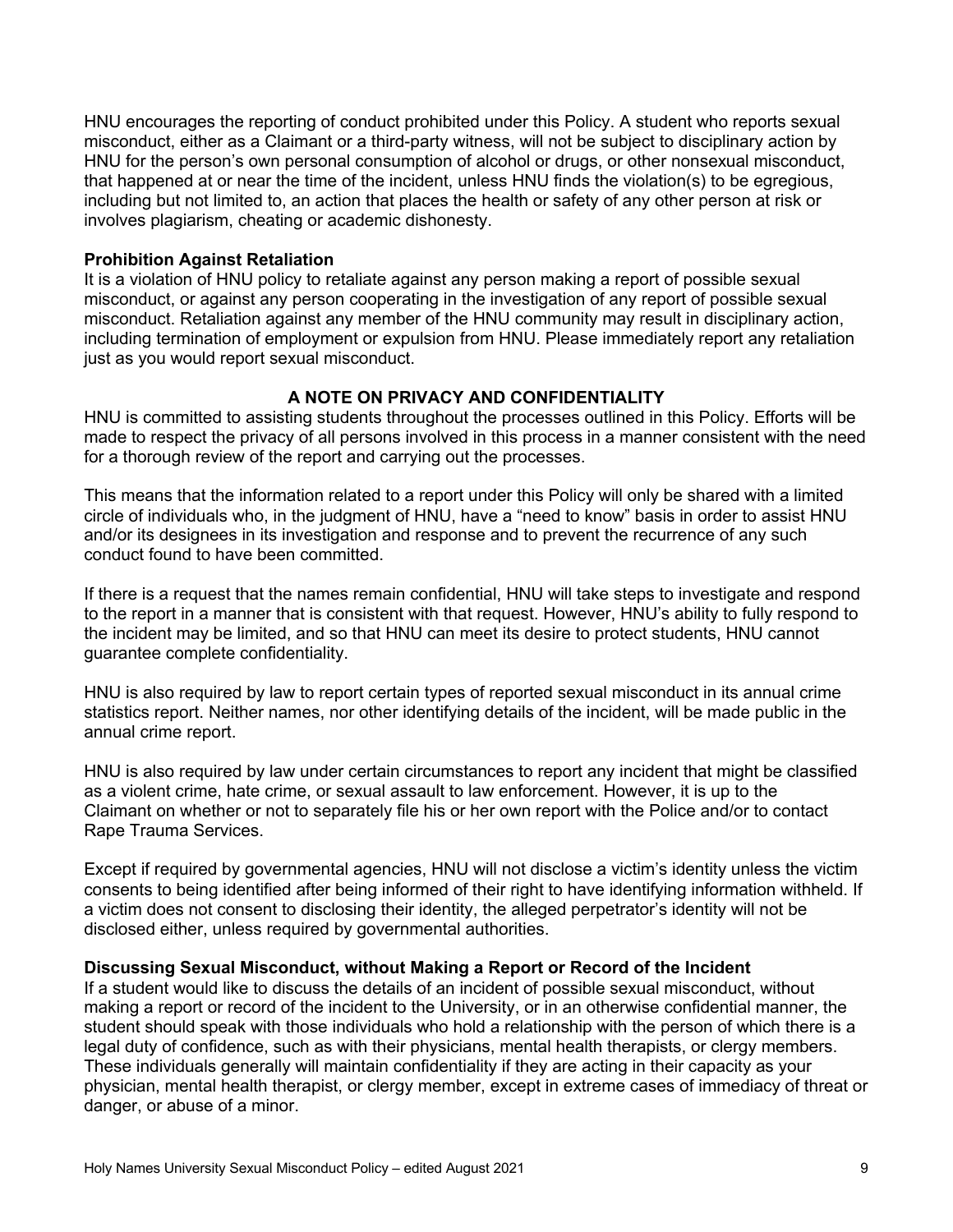The staff, faculty and administrators of HNU do not have such a relationship with HNU students, and are required to promptly forward all reports of possible sexual misconduct that become known to them to the Title IX Coordinator and/or Deputy Title IX Coordinators, except if they are serving as a licensed mental health provider as described below.

HNU's Counseling Center provides confidential psychological counseling services. The HNU Counseling Center staff is not required to forward reports of possible sexual misconduct to HNU's administrators.

# **VI. General Timeline of Receiving a Report**

### **INTAKE MEETING WITH REPORTING STUDENT**

The University will conduct an intake meeting with the reporting student in order for the student to be able to inform the University about the incident(s) of sexual misconduct and to give the University an opportunity to provide support.

For purposes of this part of the policy, a student who makes a report of sexual misconduct that this student or another student may have experienced is called a "Claimant."

HNU will promptly schedule the intake meeting with the Claimant, to be held as soon as possible. A trained Intake Officer will hold the meeting with the Claimant and will afford the opportunity for the Claimant to provide an overview and details of the incidents. The Intake Officer will also discuss the contents of this Policy with the Claimant and will discuss possible forms of support for the Claimant (see the Resources section below).

All University Intake Officers will have training in victim-centered approaches. The Deputy Title IX Coordinators or Title IX Coordinator at times can also serve as Intake Officer. In some cases, the Title IX Coordinator may assign the intake meeting to a trained professional who is external of the University.

At the intake meeting, the Intake Officer will also discuss whether there are any interim measures (see Interim Measures section below) that may be implemented. The preferences of the Claimant on such measures will be taken into consideration by the Intake Officer.

At the intake meeting, the Intake Officer will also discuss the following:

- A student's right to report the incident(s) to local law enforcement agencies;
- A student's right to seek medical treatment and the importance of preservation of evidence;
- Requests for confidentiality, if any;
- HNU's obligation to consider all reports of incidents and the inability of HNU to guarantee complete confidentiality;
- HNU's policy against retaliation of any person making a report or participating in the investigation or adjudication of an incident under this Policy;
- The possibility of an investigation by an external impartial and neutral fact-finder selected by HNU;
- The possibility for informal resolution where appropriate;
- The possibility for sanctions as determined by HNU;
- The use of an Advisor or Support Person in any meeting under this Policy; and
- HNU's obligation to report crime statistics into its daily crime log.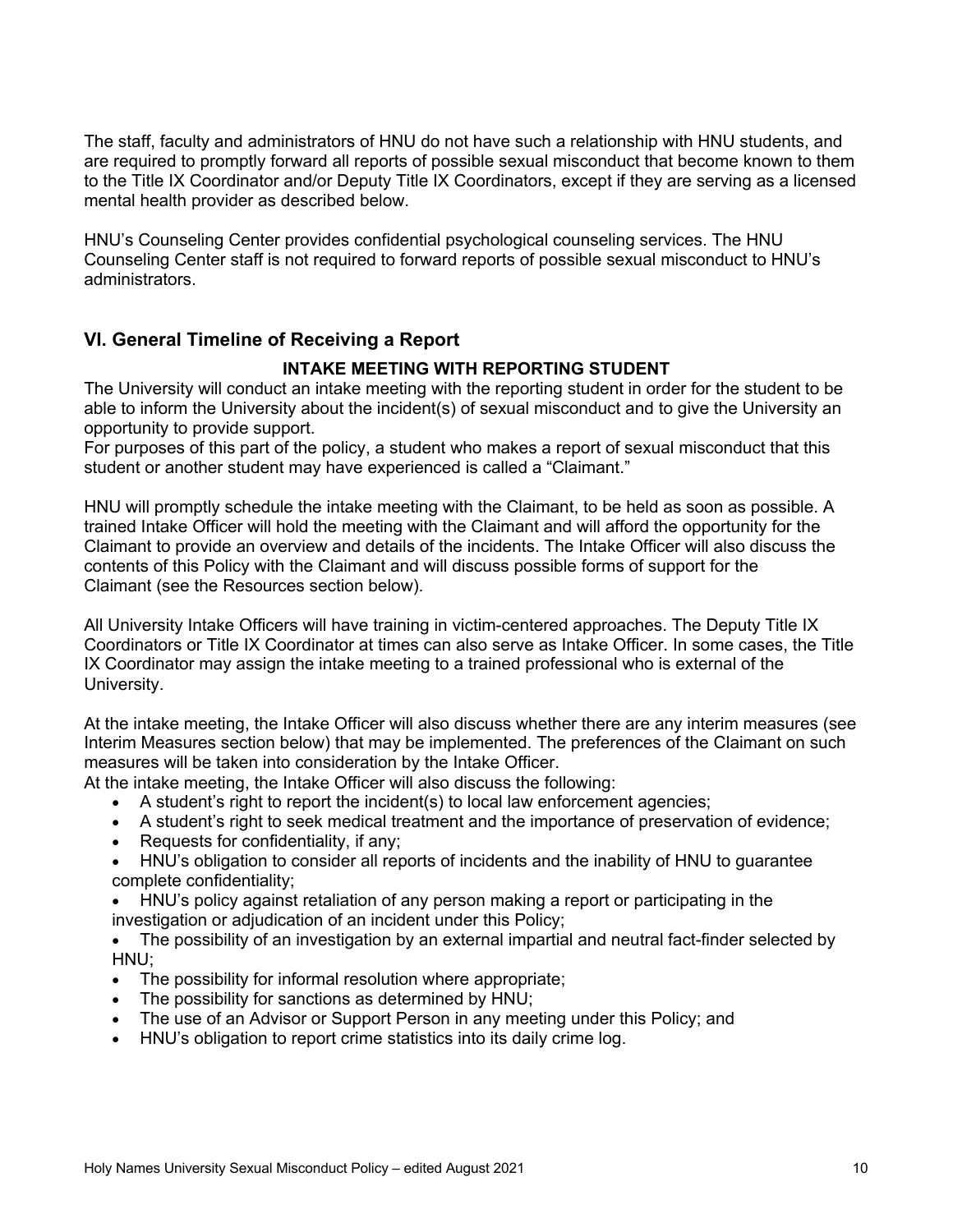### **MEETING TO INFORM THE RESPONDENT**

For purposes of this part of the policy, the person whose conduct has been reported, is called a "Respondent."

After there is a report of an incident, in many but not all cases, the University will schedule a meeting with the Respondent. If the Respondent is a student of HNU, the Intake Officer will normally hold the meeting with the Respondent. If the Respondent is a faculty member of HNU, the Title IX Coordinator and/or the Provost may assign an Intake Officer or other person to meet with the Respondent.

When there is a meeting with the Respondent, there will be a discussion of the contents of this Policy and whether there are any interim measures that may be implemented at the discretion of HNU to avoid any problems or harm during the remaining steps to take place. The preferences of the Claimant and the Respondent on such measures may be stated and will be taken into consideration by the Intake Officer.

When there is a meeting with the Respondent, the following matters will also be discussed:

- A student's right to report the incident(s) to local law enforcement agencies;
- A student's right to seek medical treatment and the importance of preservation of evidence;
- Requests for confidentiality, if any;
- HNU's obligation to consider all reports of incidents and the inability of HNU to guarantee complete confidentiality;
- HNU's policy against retaliation of any person making a report or participating in the investigation or adjudication of an incident under this Policy;
- The possibility of an investigation by an outside impartial and neutral fact-finder selected by HNU;
- The possibility for informal resolutions where appropriate;
- The possibility for sanctions as determined by HNU;
- The use of an Advisor or Support Person in any meeting or proceeding under this Policy; and
- HNU's obligation to report crime statistics into its daily crime log.

### **INITIAL WITNESS INTERVIEWS**

The Intake Officer may also collect additional information or speak with any person(s) that may have relevant information concerning a reported incident, in an effort to gather preliminary information to make an initial assessment of the matter. The preferences of the Claimant and the Respondent as to witnesses to be interviewed may be stated by them and will be taken into consideration by the Intake Officer.

#### **INITIAL ASSESSMENT**

The Intake Officer will then consider the nature of the report, the safety of the individuals involved and of the campus community, the Claimant and Respondent's expressed preferences for resolution, and will make a recommendation to the Deputy Title IX Coordinator on whether the matter can be resolved without further investigation or whether to refer the matter for further investigation.

The Deputy Title IX Coordinator or the Title IX Coordinator will make the final decision on whether to refer the matter for further investigation. If the matter is referred for further investigation, the matter will follow the procedures for investigation and resolution described below. The Title IX Coordinator or the Deputy Title IX Coordinator, or the Intake Officer if so designated by the Title IX Coordinator and/or Deputy Title IX Coordinator, will inform the Claimant and Respondent in writing if the matter will be referred for further investigation.

If the matter is not referred for further investigation, the Title IX Coordinator or the Deputy Title IX Coordinator, or the Intake Officer if so designated by the Title IX Coordinator and/or Deputy Title IX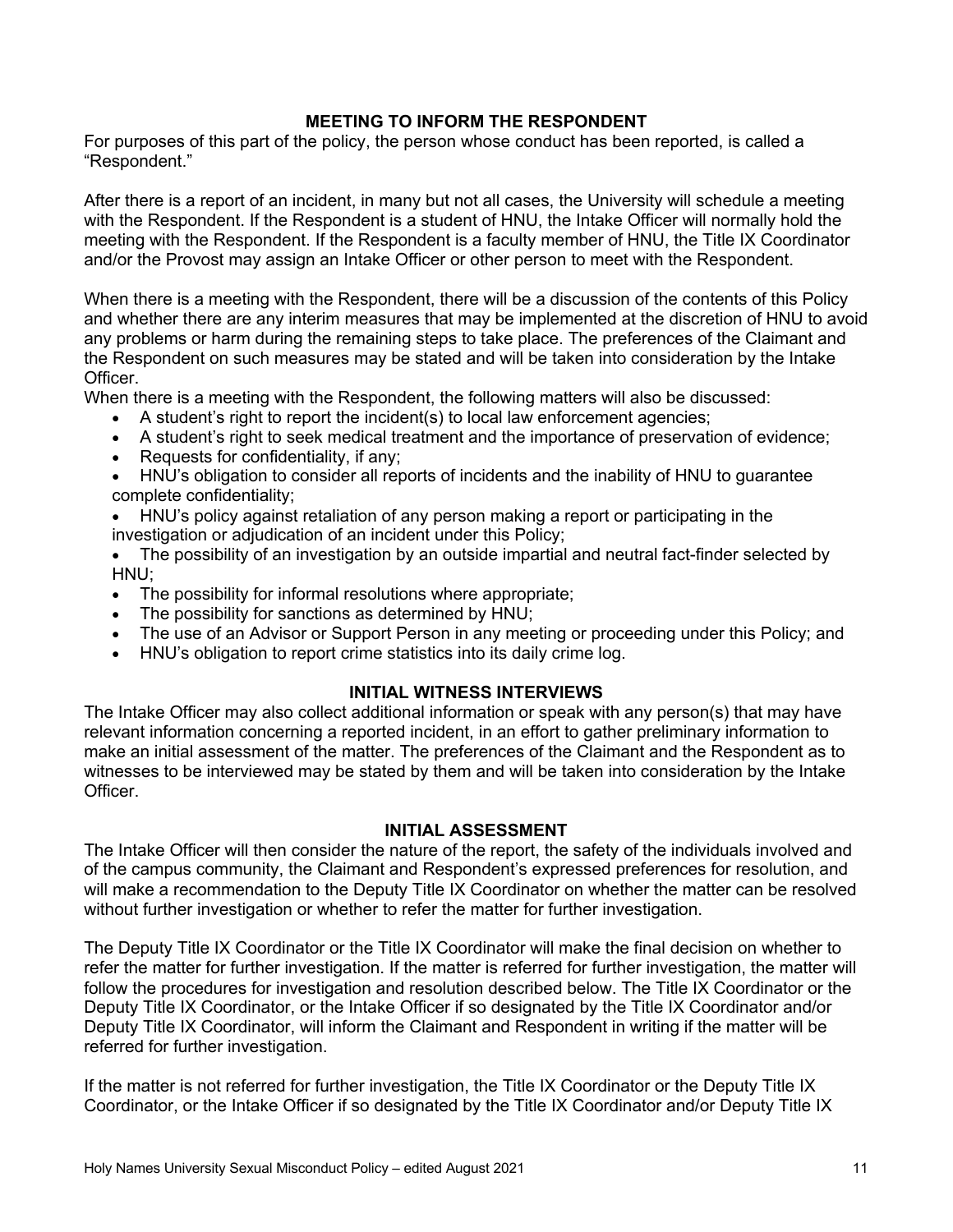Coordinator, will inform the Claimant and Respondent of what the outcome is, including possible interim or final measures (see next section) for protection and safety. This is called the Outcome Letter.

### **POSSIBLE INTERIM OR FINAL MEASURES**

Interim measures will be considered and implemented at the discretion of Deputy Title IX Coordinator or the Title IX Coordinator, or the Intake Officer if so designated by the Title IX Coordinator and/or Deputy Title IX Coordinator, in order to protect students and maintain a safe and healthy environment at the University. Interim measures, which may be applied to the Claimant and/or the Respondent, include such things as:

- Issuance of a "no-contact" order or directive that restricts persons from having contact with one another in person or through electronic means;
- Change in class schedule;
- Change in student residence;
- Change in student-related employment;
- Rescheduling of exams or assignments (in conjunction with appropriate faculty);
- Voluntary leave of absence;
- Providing escort services for movement between classes and HNU activities;
- Interim suspension or HNU-imposed leave;
- Administrative hold on student accounts, including a hold on the release of transcripts while an investigation is pending;
- Denial of access to campus, campus facilities and/or HNU activities; and
- Other measures.

These measures may also be part of the plan of final measures that are required by the Outcome Letter.

### **VII. When Investigation Is Needed, HNU Sometimes Uses an External Investigator**

As already explained, following the initial assessment, the Deputy Title IX Coordinator or the Title IX Coordinator decides whether to have further investigation, and if so, will designate an investigator who has specific training and experience. The investigator may be an employee of HNU or an external investigator engaged to assist HNU in fact gathering. The Title IX Coordinator retains the right to designate an external investigator because sometimes the University will not have enough or the right kind of resources.

Whether the investigator is internal or external, the role of the investigator is to be a neutral fact-finder. The investigator may also designate another trained colleague to assist in interviewing parties, identifying and locating witnesses, and in gathering other facts and evidence. The investigator will conduct an investigation in a manner deemed appropriate in light of the circumstances of the case and will cooperate with law enforcement authorities to the extent necessary.

# **VIII. Outcome & Resolution**

All sexual misconduct reports will result in an Outcome Letter. Whenever an investigation takes place, the investigative report will be forwarded to the Deputy Title IX Coordinator and/or the Title IX Coordinator of HNU, who will review the fact-finding determination by the investigator and take any recommendations for sanctions or corrective action into consideration.

The Title IX Coordinator and/or the Deputy Title IX Coordinator will decide whether the matter requires further proceedings; whether to accept the recommendations for sanctions/corrective action (if any); or whether to issue or recommend to an officer of HNU, different or alternative sanctions/corrective action.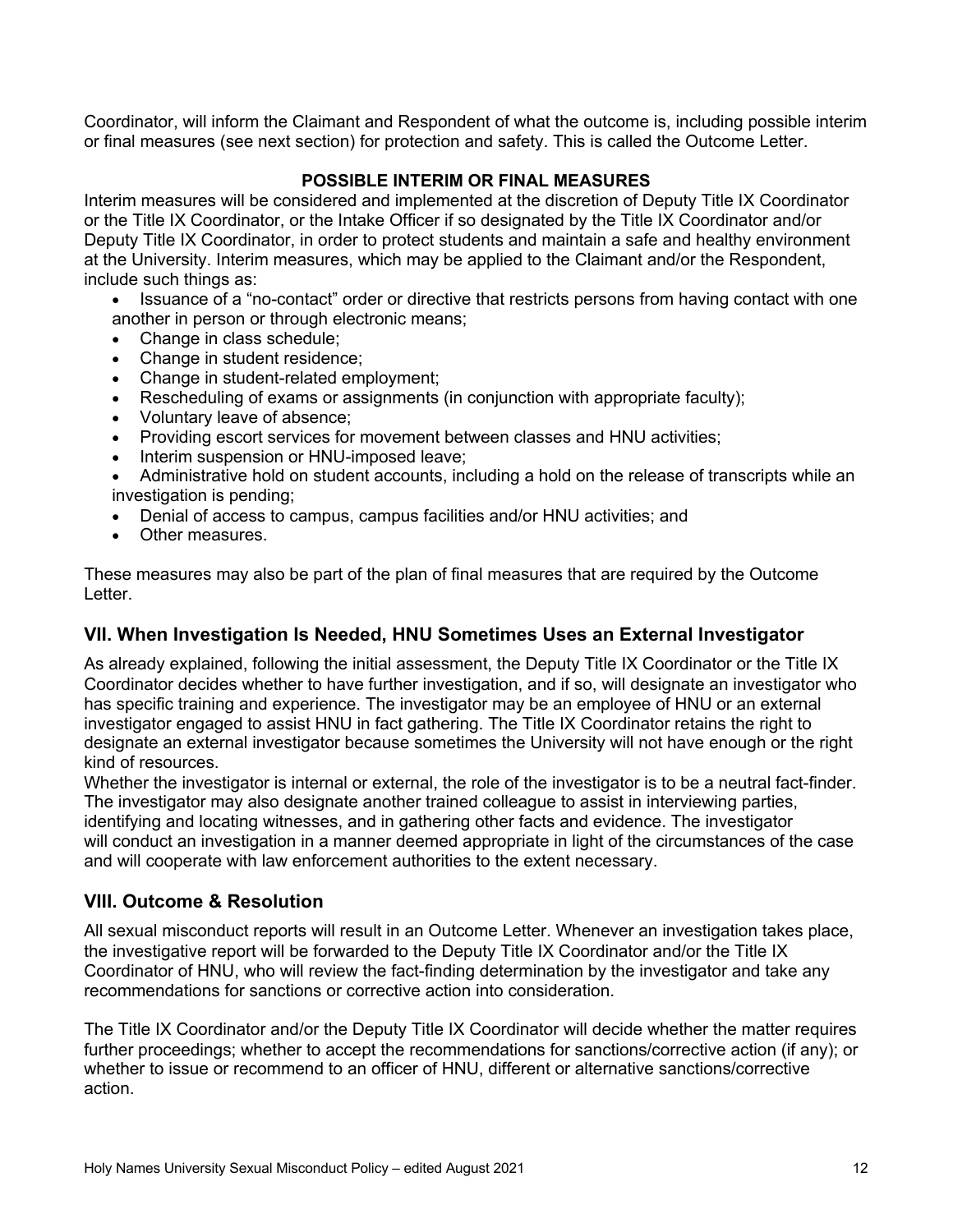The Title IX Coordinator and/or the Deputy Title IX Coordinator can recommend to the proper HNU officer any sanctions against a student who committed sexual misconduct that are appropriate based on the results of the investigation. These include cease and desist and stay away instructions; warnings, disciplinary probation, suspension, expulsion, revocation of admission and/or degree, or withholding a degree, or any lesser sanctions.

The Title IX Coordinator, or designee as assigned by the Title IX Coordinator, can recommend to the proper HNU officer, any sanctions against a faculty or staff member or other nonstudent person deemed to have committed sexual misconduct, which are appropriate based on the results of the investigation. These include cease and desist and stay away instructions, warnings, censure, disciplinary probation, suspension, or dismissal from employment or from any other relationship with the University or any other lesser sanctions.

Past violations of the responsible student may be considered in the determination of an appropriate resolution. HNU will also consider whether the action will bring an end to the violation in question, whether it will reasonably prevent a recurrence of a similar violation and/or whether it will mediate any effects the violation had on the Claimant and the HNU community.

Within ten (10) business days of the decision, both the Claimant and the Respondent will be notified in the Outcome Letter, of the results of the investigation, including any sanctions or remedies imposed, along with notification of the rights to appeal.

The Title IX Coordinator, or any designee of the Title IX Coordinator, also may meet separately with the Claimant or the Respondent to discuss the results of the investigation and explain any resolution action that will be taken or imposed. A summary of the investigative report will be available for review by both the Claimant and the Respondent, if so requested.

The University seeks to resolve all reported incidents of sexual misconduct within sixty (60) days of the initial report. All time frames expressed in this policy are meant to be guidelines and depending on the complexity of the matter, additional time may be needed.

*Note*: A preponderance of the evidence standard will be used under this Policy, that is, whether it was more likely than not that the conduct prohibited under the Policy occurred. All proceedings under this Policy will be prompt, fair, impartial, and conducted by those who are adequately trained.

# **IX. Appeals**

If the Respondent or Claimant is dissatisfied with the resolution stated in the Outcome Letter or with some element of the process, either may appeal. An appeal must be made in writing, within ten (10) business days of the Outcome Letter. The appeal should clearly state the remedy sought. The written appeal must be delivered to the Title IX Coordinator, who will delegate review of the appeal as follows:

- If the person who appeals is a student of HNU, the Vice President for Student Affairs shall review and make the decision on the appeal.
- If the person who appeals is a faculty or staff member of HNU, the Director of HR shall review and make the decision on the appeal.

The final decision on the appeal will be issued in writing and a copy given to the appealing person. The final decision is binding on the appealing person, except for Arbitration in section X below.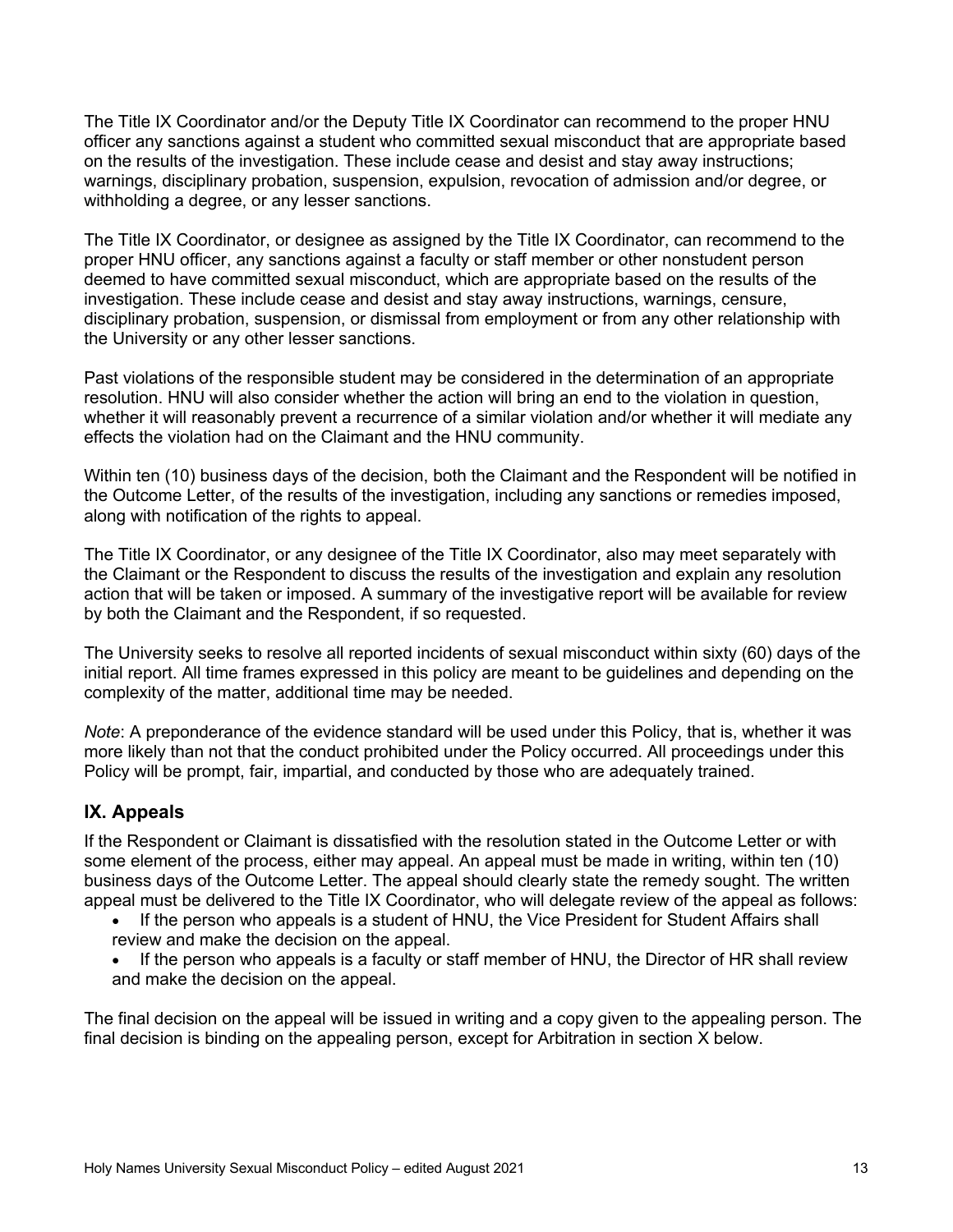Appeals should normally be completed within three University work weeks unless there is good reason to extend the time necessary to review the appeal. Normally, the grounds for granting an appeal will be limited to the following considerations:

- Is there compelling new evidence that was not available previously? Was the decision based on use of the proper criteria? Were improper or extraneous facts used that substantially affected the decision?
- Were there procedural irregularities that substantially affected the outcome of the investigation and decision for action that were detrimental to the Respondent or Claimant?

# **X. Arbitration**

If either the Claimant or the Respondent is not satisfied with the decision following a timely appeal in section IX above, they may request review by an impartial arbitrator under the Rules of the American Arbitration Association by submitting a request in writing to the Title IX Coordinator of HNU, no later than forty-five (45) calendar days after issuance of the decision following a timely appeal.

The request shall consist of a plain, concise and complete written statement outlining the grounds for disagreement with the outcome and all relevant information to substantiate the basis for doing so.

The Title IX Coordinator of HNU will then decide whether the case is suitable for arbitration; if so, under written agreement between HNU and the party seeking arbitration review, providing as a final and binding alternative to civil litigation, an arbitrator will be mutually selected between the parties, and the costs of the arbitrator's fees shall be agreed to in writing by an authorized representative of the parties.

Any matter submitted to binding arbitration under this Policy shall be submitted in accordance with the Rules of the American Arbitration Association. Attorneys or advisors of the party's choice may be present at and participate in the binding arbitration review process. This binding arbitration review process is the exclusive method of external review and is final and binding on both HNU and the student, and the arbitrators' award shall be final, binding and conclusive upon the parties and may be entered in any state or federal court having jurisdiction.

# **XI. Privacy of Records**

The Office of the Title IX Coordinator will receive and retain records of reports and related documents. Documents that are prepared in anticipation of the investigation and resolution of the matter (including the investigative report and any other documents) will not be disclosed outside of the review process, except as required by law.

The final Outcome Letter will be issued concurrently to both the Complaining and the Respondent. HNU neither encourages nor discourages the further disclosure of the final Outcome Letter by either the Claimant or the Respondent. HNU acknowledges that sharing the final outcome letter with others may be an important part of a student's healing process.

# **XII. Dissemination of Policy; Training and Prevention**

The Title IX Coordinator is responsible for overseeing the HNU's efforts at training, prevention and education as it relates under this Policy. As a part of HNU's commitment to maintaining its campus and programs free from sexual misconduct, this Policy shall be disseminated widely to the HNU community through publications, websites, student orientations, and other appropriate channels of communication.

All students, staff and faculty will receive an email each academic year with references to the policies on the website. The Title IX Coordinator, the Deputy Title IX Coordinators, and the Intake Officers will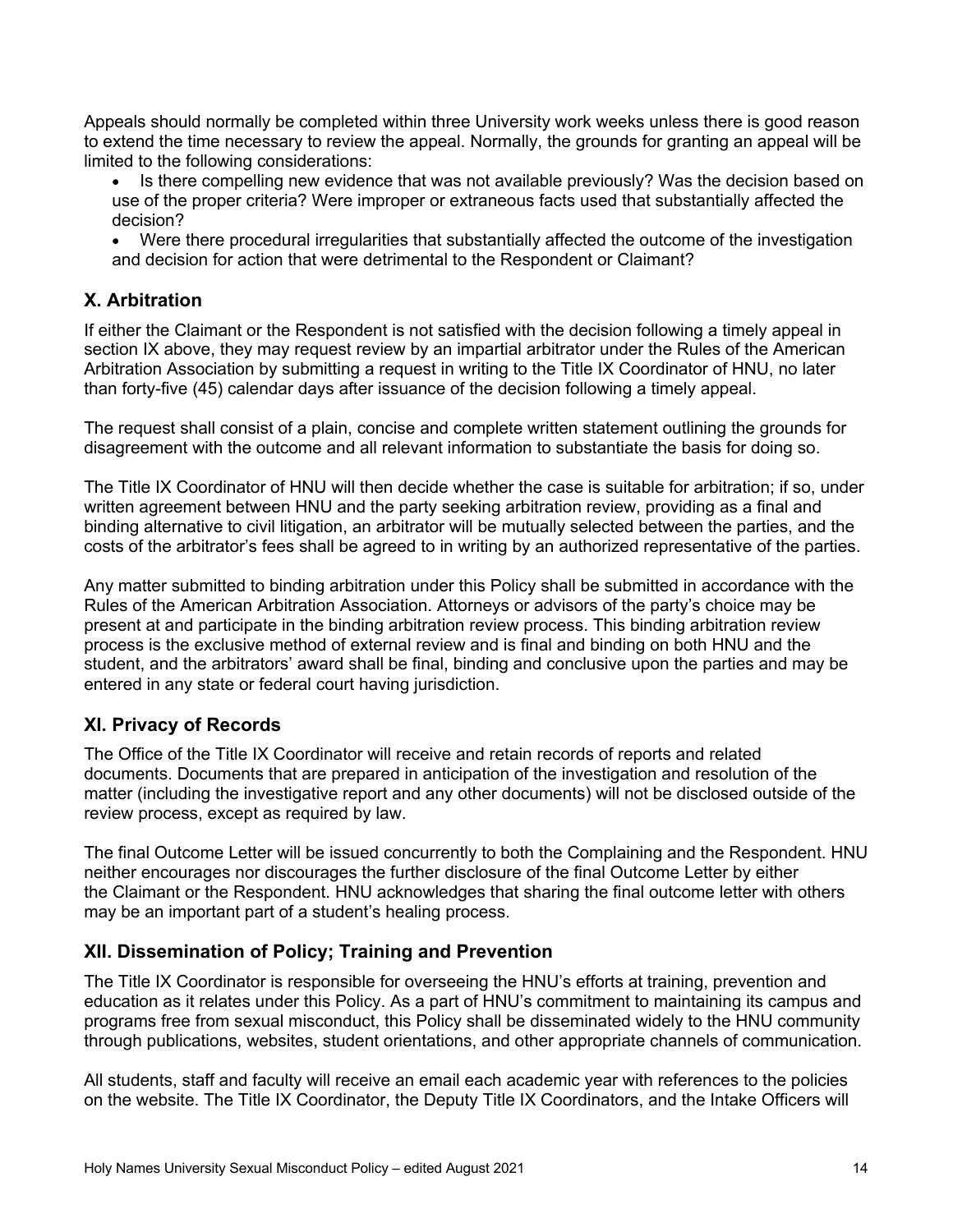receive appropriate training for the intake and handling of reports of sexual misconduct under this Policy, including those that are victim-centered and trauma informed. HNU will also provide all other supervisory employees with online training every two years.

In addition, the Division of Student Affairs will provide programs and materials to students that educate students on sexual misconduct and how to prevent it from occurring. Education programs shall promote the awareness of rape, acquaintance rape, domestic violence, dating violence, sexual assault, and stalking, and shall be designed to prevent all misconduct prohibited under this Policy from occurring, to empower victims, to identify safe and positive options for bystander intervention, and to help recognize warning signs of abusive behavior and how to avoid potential attacks.

Students, faculty and staff of HNU are all encouraged to take part in education and training designed to prevent sexual misconduct.

# **XIII. Resources**

### **GETTING HELP**

HNU encourages all members of the HNU community who believe they have been victims of sexual misconduct to report these incidents to local law enforcement authorities and to seek medical attention where appropriate.

HNU also encourages all members of the HNU community to report any incident(s) of possible sexual misconduct to HNU under these Policies and to get help from as many resources as possible.

### **For Emergency Needs:**

- For Emergencies call: 9-1-1
- City of Oakland Police Department Emergency: 510.777.3211
- City of Oakland Sexual Assault Hotline: 510.637.0298
- Bay Area Women Against Rape provides free 24-hour comprehensive services to victims of sexual assault. 24-hour hotline: 510.845.7273
- Men Overcoming Violence: 1385 Mission Street, Suite 300, San Francisco. 415.626.6704
- La Casa de La Madres: 24-hour crisis support hotline: For adults: 1.877.503.1850; for teens: 1.877.923-0700
- A Safe Place, Inc.: 24-hour crisis hotline: 510.536.7233 (SAFE)

There are also several national organizations that may be able to provide the HNU community with important information and assistance:

- National Domestic Violence Hotline, 800.799.SAFE (7233)
- National Sexual Assault Hotline, 800.656.HOPE (4673)
- Stalking Resource Center, 202.467.8700
- National Teen Dating Abuse Helpline, 866.331.9474

### **For Medical Needs:**

HNU does not offer on-campus medical services. The following hospital is the resource nearest to campus to obtain services to address matters related to sexual misconduct.

• Alameda County Medical Center, Highland Hospital Sexual Assault Center provides 24-hour assistance, including medical treatment and examination, advocacy and counseling support for victims of sexual assault. They also offer Sexual Assault Forensic Examinations and other services for the collection of evidence.

*Contact Info:* 1411 E. 31st Street, Oakland, CA 510.437.4688.